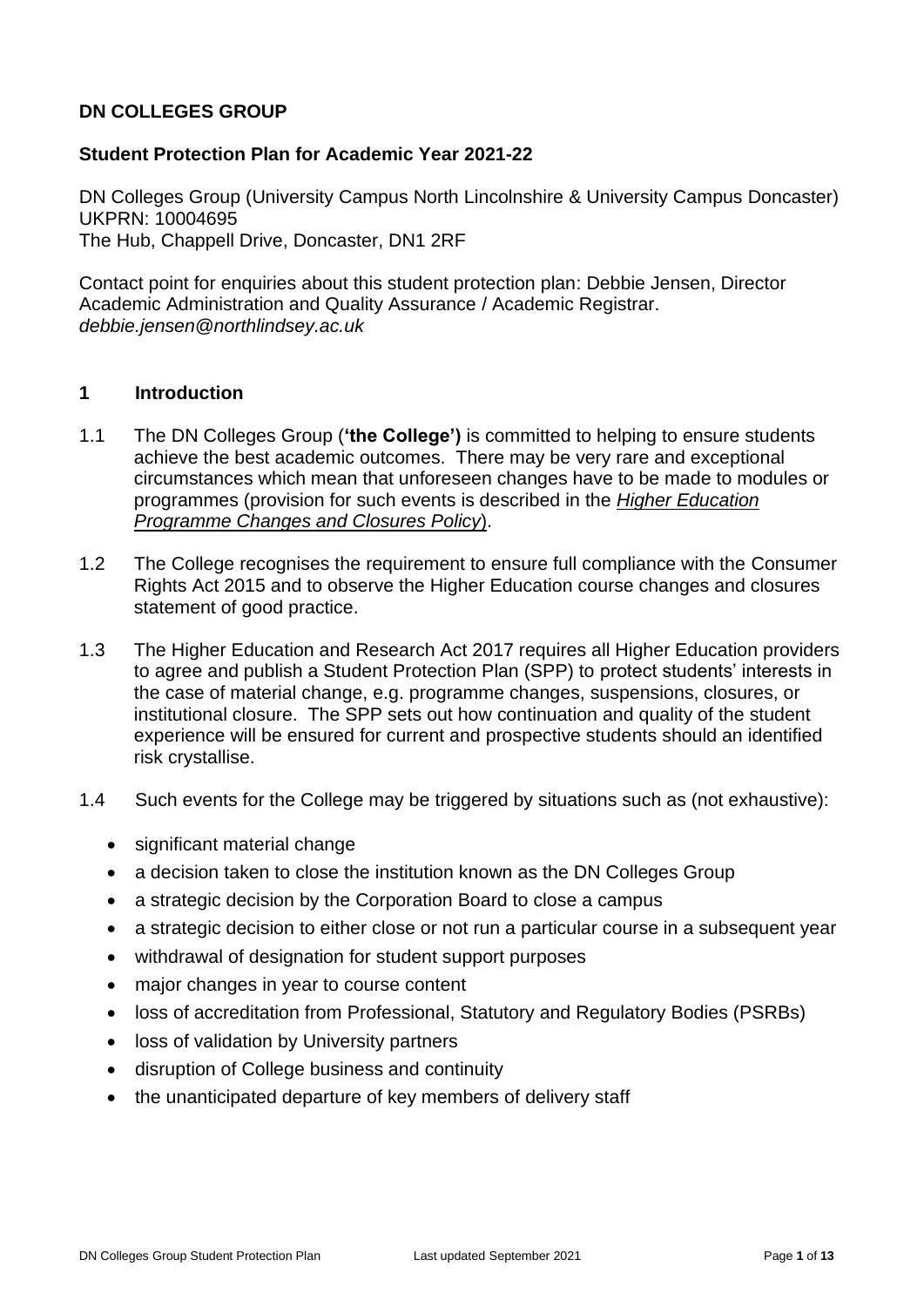- 1.5 The Student Protection Plan outlines the types of risk which the College has identified with the potential to materialise and explains the actions which might be taken to minimise their impact. The College has a long-established reputation for providing higher education opportunities to a wide range of student groups and recognises that the range of risks to continuation of study might differ based on differing student needs, characteristics and circumstances. The SPP has the flexibility to account for and protect the interest of all students; we are committed to our 'Learning Community'
- 1.6 The SPP is associated with the *Higher Education [Terms and Conditions](file:///C:/Users/rb13/Downloads/=)* and *[Higher](https://ucnl.ac.uk/wp-content/uploads/2020/05/DNCG-HE-Programme-Changes-and-Closures-Policy.pdf)  [Education Programme Changes and Closures Policy](https://ucnl.ac.uk/wp-content/uploads/2020/05/DNCG-HE-Programme-Changes-and-Closures-Policy.pdf)*, both of which are accessible at [www.ucnl.ac.uk](http://www.ucnl.ac.uk/) and [www.don.ac.uk.](http://www.don.ac.uk/)
- 1.7 The SPP will be published on the College websites and Virtual Learning Environment, Canvas. The College will ensure that staff demonstrate appropriate consideration of this plan when proposing any programme changes through the relevant approvals processes.
- 1.8 The Higher Education Programme Changes and Closures Policy and SPP have been considered by a group of student representatives.

## **2 Information and communication of protection measures**

- 2.1 The College is committed to communicating any changes to students as early as possible, with clear information and options.
- 2.2 In all cases, the College would seek to ensure that all reasonable steps be taken to minimise disruption to the services which would affect students. The *[HE Programme](https://ucnl.ac.uk/wp-content/uploads/2020/05/DNCG-HE-Programme-Changes-and-Closures-Policy.pdf)  [Changes and Closures Policy](https://ucnl.ac.uk/wp-content/uploads/2020/05/DNCG-HE-Programme-Changes-and-Closures-Policy.pdf)* covers steps such as: offering students an alternative course; delivering a modified version of the same course; or ensuring assistance for those students affected to transfer to another institution.
- 2.3 Students would always be treated as individuals with information, advice and guidance based on each individual's circumstances. The College's Higher Education student population is diverse, drawing from the range of widening participation characteristics including: mature students; those in employment; those with caring responsibilities; from lower socio-economic backgrounds and those with disabilities. Any changes would always ensure that discussion and communication encompasses the specific needs of all students.

#### **3 Significant material changes**

The College has a comprehensive risk management system which highlights key academic risks.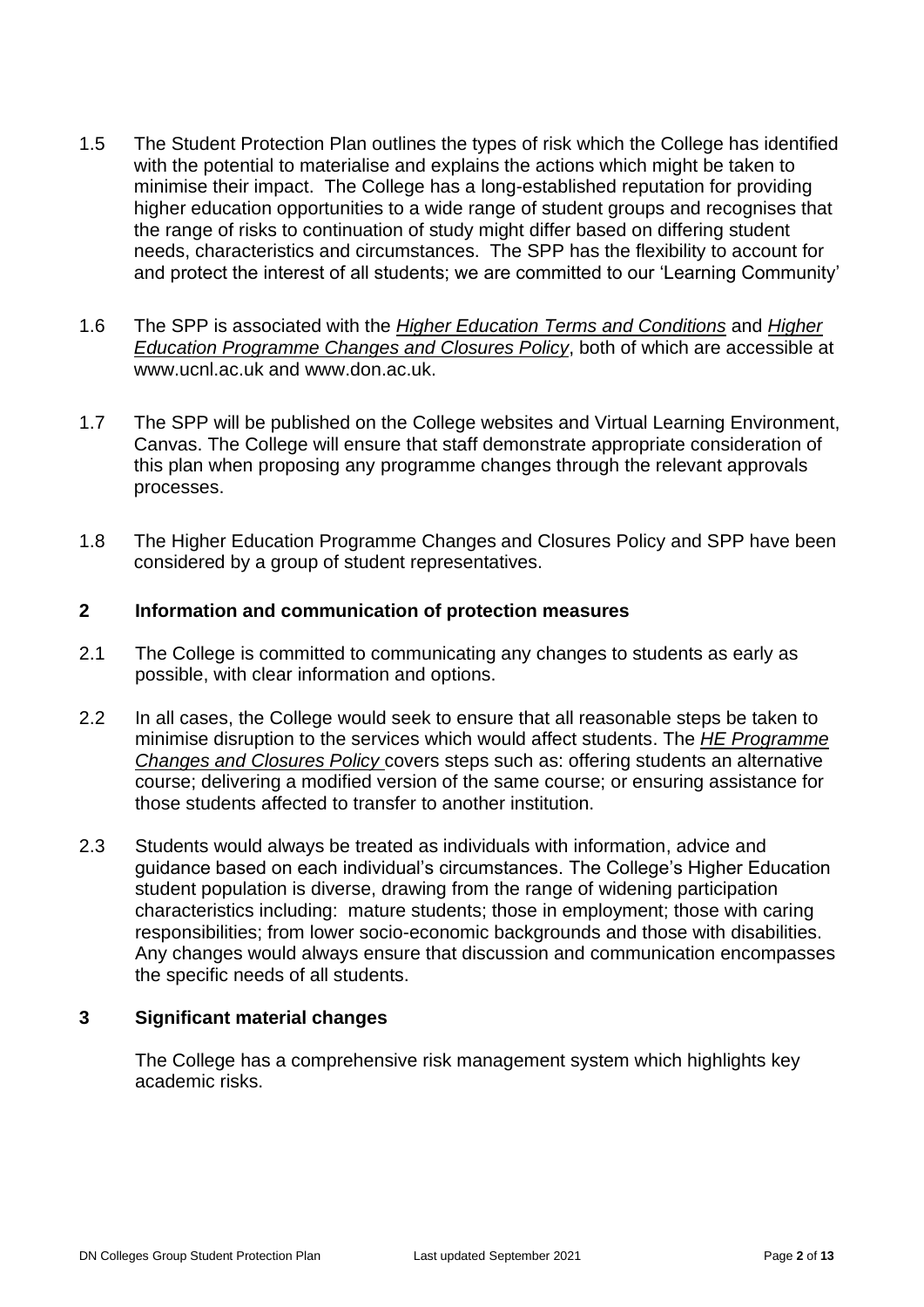# **3.1 Institutional closure**

- 3.1.1 Where the College has no option, other than to close, it would consider a range of measures to protect the student experience including:
	- Where possible, closing in a gradual way allowing current enrolled students to complete their studies
	- If the above would not be possible, supporting students to transfer to appropriate programmes at other providers
	- (Where appropriate financially) by compensating students who suffer demonstrable, material financial loss suffered as a result of the disruption. This would be highly unlikely
	- Merging with another institution to maintain all or part of the current provision.

# **3.2 Closure of part of a campus**

- 3.2.1 In circumstances where part or all of the campus became unsuitable for student use, the College would consider alternative solutions such as:
	- Relocating to a suitable alternative location, including renting spaces within a close proximity and/or installing temporary buildings
	- Revising timetabling to allow scheduled teaching to still take place in the College's facilities. This may include student contact sessions extending into longer days or alternative days. The DN Colleges Group has two main campuses and either of these could be utilised for alternative arrangements. Appropriate consultation would normally be conducted with all those affected; appropriate equality impact assessments would also be undertaken
	- Delivering programmes using alternative modes such as distance learning or learning blocks. The College would always consider the appropriateness for the students affected.

## **3.3 Loss or restriction of University validation/awarding body approval**

- 3.3.1 There are formal collaborative agreements with each University partner and centre approvals with the awarding organisations, currently Pearson, CMI, CIPD, and City & Guilds.
- 3.3.2. The usual termination period is 12 months. In the unlikely event of termination, the College would:
	- Ensure all reasonable steps are taken to minimise the resultant disruption to affected students
	- Ensure that, as far as possible, changes are made in a transitional manner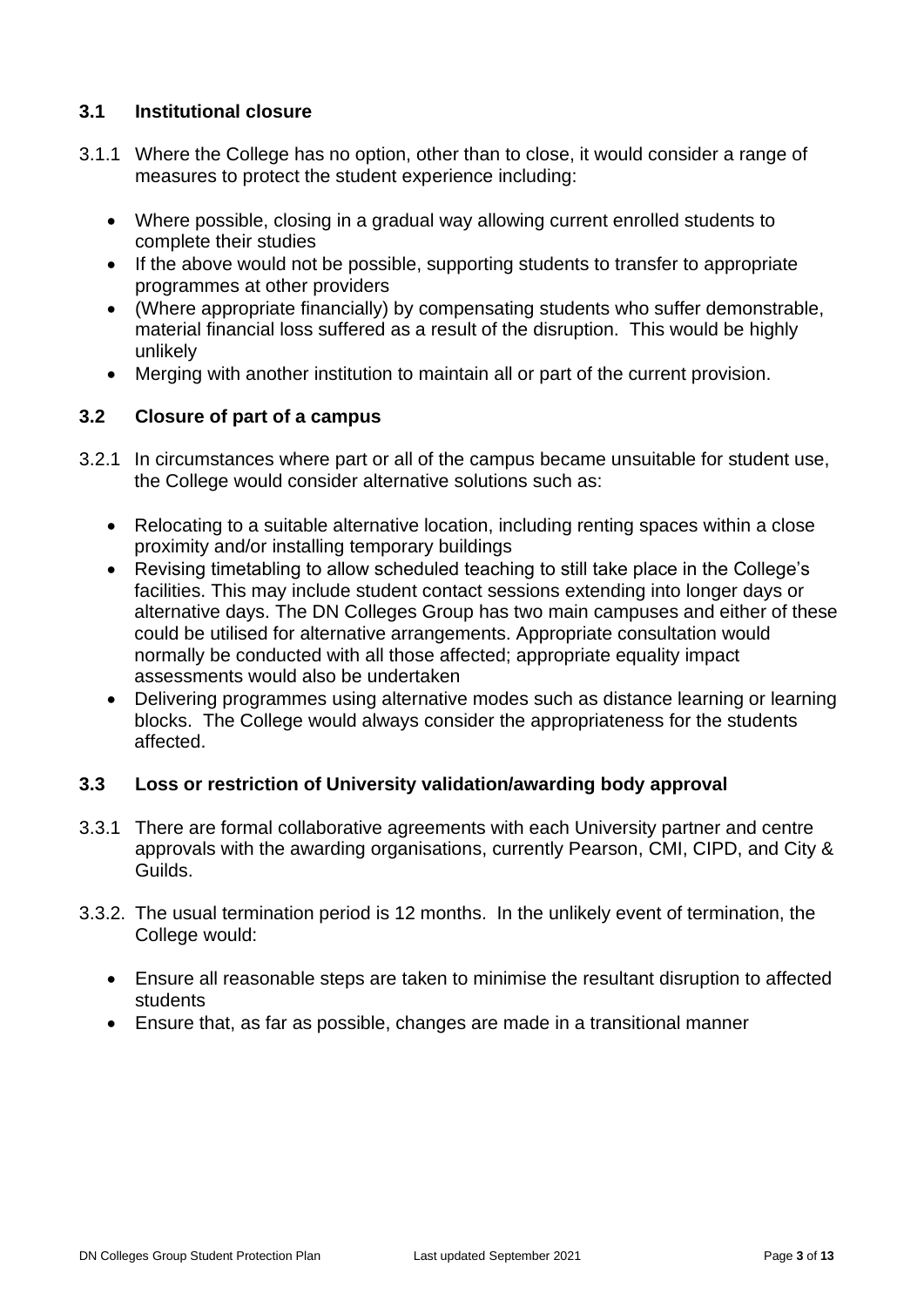# **3.4 Withdrawal of designation**

- 3.4.1. In the event of the withdrawal of statutory student finance for 'Student Support' purposes, the College would take all reasonable steps to minimise the resulting disruption to students by, for example:
	- Working with relevant funding bodies to allow enrolled students to complete their year of study
	- Where the above is not possible, supporting students to transfer to appropriate programmes at other providers
	- Where appropriate, financially compensating students who suffer demonstrable, material financial loss as a result of disruption to their studies
	- Working closely with all affected students by providing evidence and references, both orally and in writing, in support of continuation of their studies
	- Where appropriate, merging with another institution to maintain all or part of the current provision.

# **3.5 Suspension of a Course**

- 3.5.1 The College would always take a suspension or closure decision as a last resort. The *[Higher Education Programme Changes and Closures Policy](https://ucnl.ac.uk/wp-content/uploads/2020/05/DNCG-HE-Programme-Changes-and-Closures-Policy.pdf)* provides further detail. Any material impact would be mitigated by:
	- Communication with current students to provide assurance that they would not be adversely affected by the decision and would be able to complete their studies at the College
	- Consultation with relevant stakeholders to ensure appropriate equality impact assessments
	- Future applicants will be notified in accordance with UCAS deadlines, allowing time for students to source an alternative suitable programme.

## **3.6 Major changes in year to course content**

- 3.6.1. The College will use all reasonable endeavours to deliver the programme in accordance with the description applied to it in all published material relating to the year of entry. This risk is regarded as highly unlikely to crystallise. However, in the event of major in-year changes to course content the College would ensure that:
	- Changes are restricted to the minimum necessary to assure the required quality of experience
	- It works with students to ensure all those affected are consulted and communicated with effectively
	- Students would be allowed the opportunity to withdraw from the programme
	- Students would receive reasonable support to transfer to another programme either within the College, to a partner university or other provider.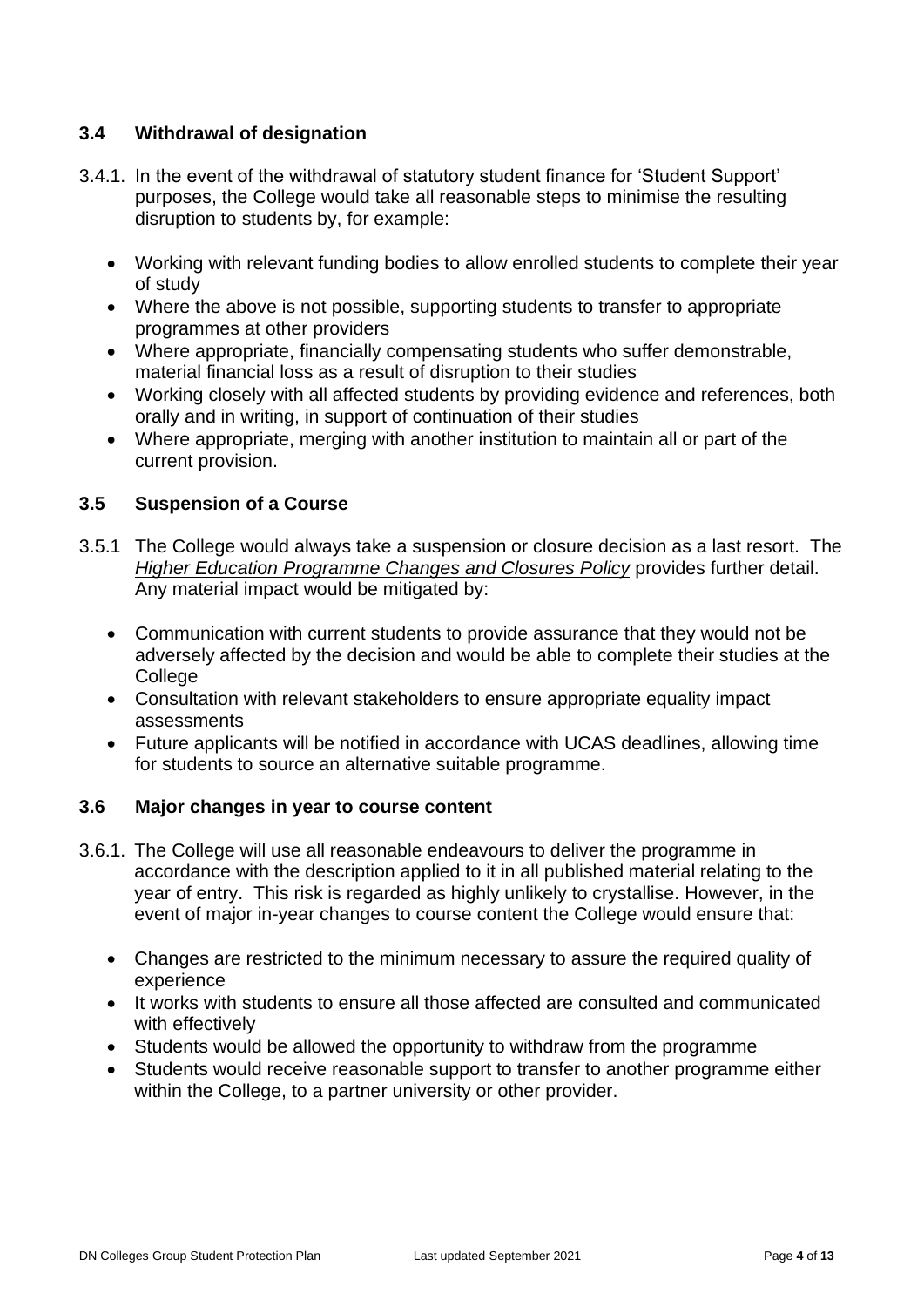## **4 The implications of the closure of a programme or other significant material change**

- 4.1 Any decision to close a programme or for any other significant material change would always have been preceded by comprehensive assessment of the implications, risks and range of potential actions to mitigate those risks. These would include:
	- The impact on students
	- The strategic consequences including the impact on other courses, collaborative projects and reputation
	- Assessment of the approaches towards ensuring the quality of the student experience and academic standards until the completion of the process
	- The most effective approach towards consultation with and communication with students
	- Ensuring the progression of students who may need to repeat parts of the programme
	- The strategy for on-going delivery and support (including areas such as external examiner arrangements, revalidation requirements, etc.) during the phasing-out period
	- The implications regarding professional body registration (where applicable)
	- Notification of prospective students (where applicable).

# **5 Disruption to College business**

- 5.1 Where industrial action might occur, the College would seek to:
	- Ensure that normal operations and services are maintained as far as possible
	- Take all reasonable steps to fulfil its responsibilities to students in ensuring minimal disruption for students.

## **6 Loss of key staff**

- 6.1 The College would always maximise the best endeavours to mitigate any impact emerging through the loss of specialist staff. The College would:
	- Seek to fill gaps as quickly as possible. This may include moving current members of staff with appropriate skills and experience to cover in the short term or recruiting externally
	- Use the strong relationships with University partners to agree short term sharing of specialist staff or to recruit from their post graduate resourcing pool
	- Draw upon its permanent fractional post-holders to temporarily increase their hours
	- Where the institution cannot avoid closing a programme, the policy as outlined in section 4 would apply.

## **7 Refund and compensation policy**

- 7.1 The DN Colleges Group *Higher Education Terms and Conditions – Admissions* is available at: [www.ucnl.ac.uk](http://www.ucnl.ac.uk/) and [www.don.ac.uk.](http://www.don.ac.uk/)
- 7.2 The policy includes the circumstances in which the College would refund tuition fees and other relevant costs.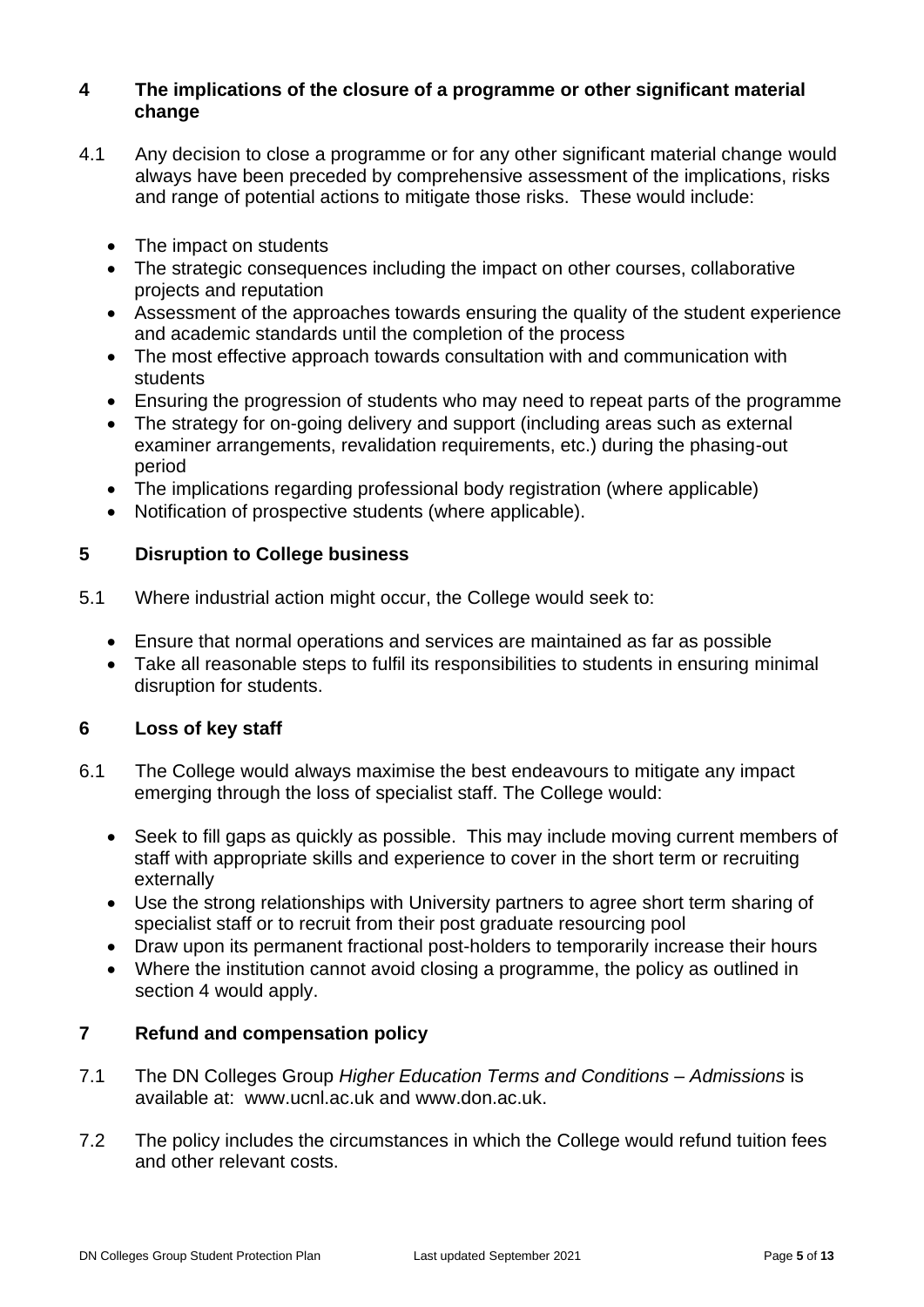7.3 All of the above would be a remedy of last resort. The College would exhaust all measures to preserve continuation of study should any of the risks identified in the Student Protection Plan materialise.

## **8 Review of the Student Protection Plan**

- 8.1 The Plan will be reviewed annually to ensure that it remains relevant and effective.
- 8.2 The College Risk Register includes a Higher Education section which identifies the key risks across the portfolio. The SPP will be reviewed in line with the overarching HE Risk Register.

#### **9 Enquiries and complaints**

- 9.1 Please contact [enquiries@ucnl.ac.uk](mailto:he@northlindsey.ac.uk) for any general enquiries relating to this document.
- 9.2 The *[HE Student Complaints](http://www.northlindsey.ac.uk/media/106028/DNCG-HE-Student-Complaints-Procedure.pdf) Procedure* is accessible via the College VLE or websites for reference in circumstances where this is required.

Sept 2021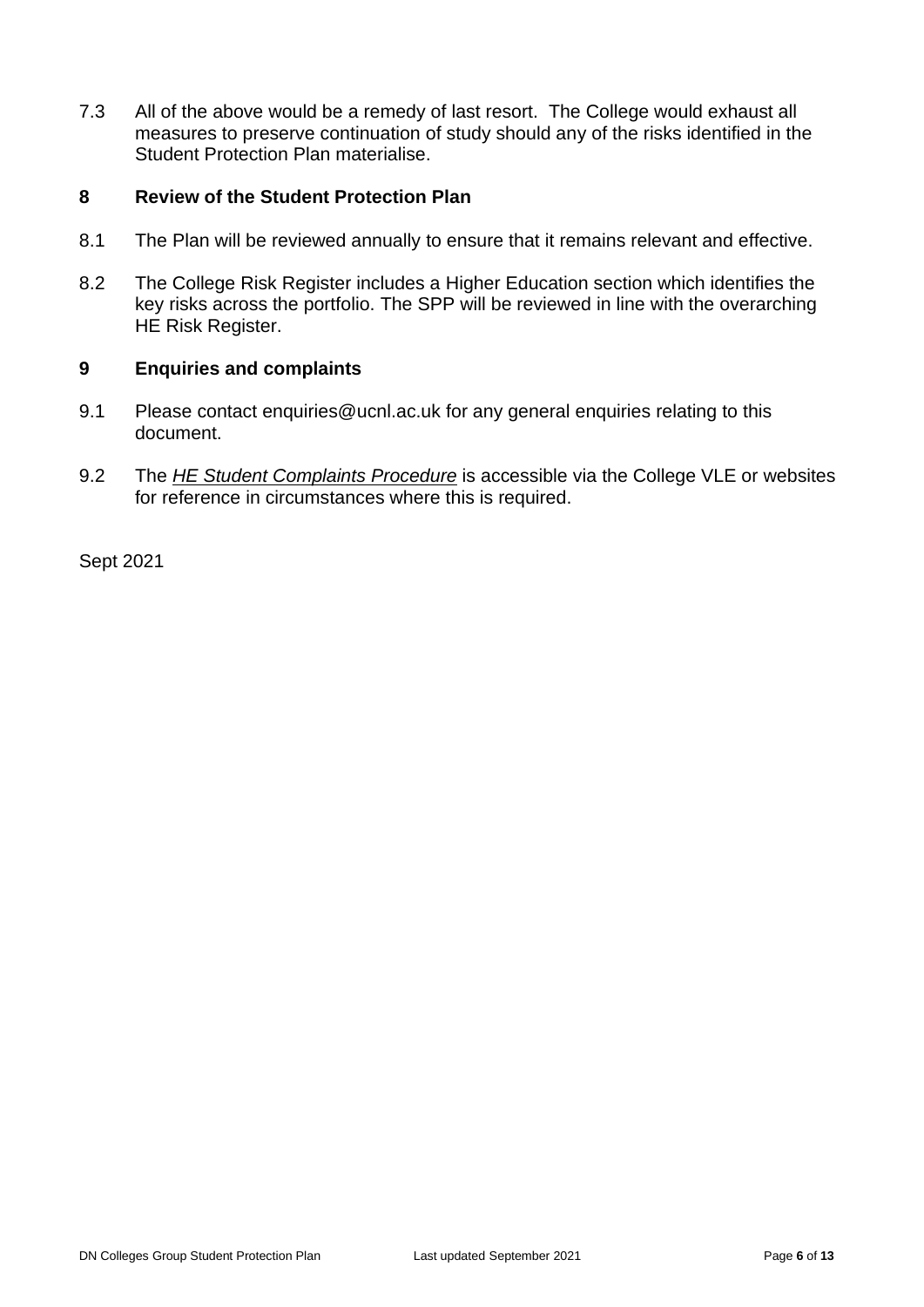# **Appendix A: Supporting Information**

Provider's name**:** DN Colleges Group

Provider's UKPRN: 10004695

Legal address: The Hub, Chappell Drive, Doncaster, DN1 2RF

Contact point for enquiries about this student protection plan: Debbie Jensen, Director Academic Administration and Quality Assurance / Academic Registrar. *debbie.jensen@northlindsey.ac.uk*

#### **Introduction**

- The Student Protection Plan (SPP) has been developed from the existing DN Colleges ('the College') Group Higher Education Programme Changes and Closures Policy.
- The policy was adapted from the previous North Lindsey College Higher Education programme changes and closures policy which was agreed as meeting the Student Protection baseline regulatory requirement by a QAA Quality Review Visit team in 2017.
- The SPP is aligned with the Higher Education Terms and Conditions for Admissions Policy.
- Once approved by the Office for Students, the SPP will be published on the College's Higher Education websites.
- **1. An assessment of the range of risks to the continuation of study for our students, how those risks may differ based on our students' needs, characteristics and circumstances, and the likelihood that those risks will crystallise**

The Student Protection Plan forms an important part of a suite of documentation including the Student Contract Terms and Conditions, the Higher Education Terms and Conditions - Admissions policy and the Higher Education Programme Changes and Closures Policy.

A comprehensive College-wide Initial Response and Business Continuity Plan is in place at institutional level which covers major events. The Plan addresses instances where 'a serious emergency or major incident that would cause a significant disruption, serious harm or damage to staff, students or visitor welfare, the college environment or its assets, including its good name or any incident where the cost is likely to seriously impact on the College's financial stability'.

The critical activity analysis part of the above plan, conducted in collaboration with Zurich insurers, identifies key risks which could impact on business continuity. These are rated from insignificant to extreme. [Incident Response and Business Continuity Plan 2017-18]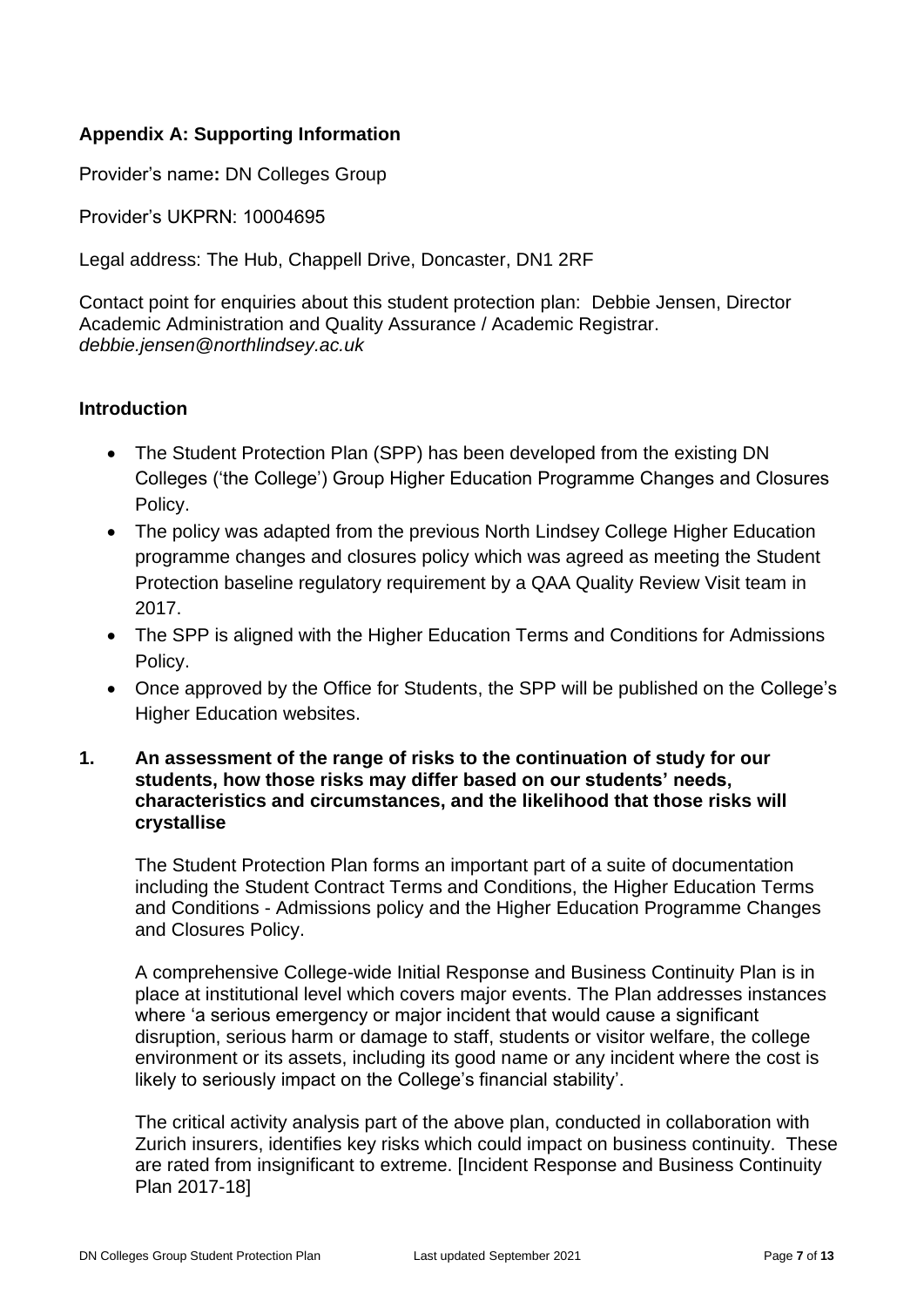For Higher Education, there is a separate operational risk register for each University Centre. These are updated and monitored through Senior Leadership Team meetings.

## **Range of risks to the continuation of study**

• For the DN Colleges Group, the risk that the **institution as a whole would be unable to operate** is *VERY LOW* and unlikely because our financial performance is very strong. The College has 'Outstanding' financial health rating with a low gearing ratio and planned positive cash flows. The ESFA, as principal regulator, will provide these assurances to the OfS.

The key **overall institutional risks** identified in the critical activity analysis are:

- Failure to retain students due to poor incident management
- Loss of vocational buildings
- Disruption to revenue streams
- Loss of key staff
- Loss of IT system or cyber-attack.

The main risks identified relating specifically to **Higher Education** include:

- **Approval for validated provision being withdrawn**: this risk is *LOW* as both University Centres within the DN Colleges Group have long-established successful relationships with regional Universities. Each University partner conducts periodic quality reviews. The annual programme monitoring and reporting cycle requires formal accountability across the whole portfolio. The formal Collaborative Agreements are renewed, usually on a three-yearly basis
- **Closure of part of a campus or location(s) no longer available:** this risk is currently *LOW* but this is within the positive context of ongoing discussion with local authorities and enterprise partnerships to increase the physical presences within each town, each within close proximity of existing locations. These developments would enhance the student experience. In Doncaster, the strategic closure of the High Melton campus has been completed and there are no further campus closure plans
- **No longer able to offer courses in subject(s):** this risk is *LOW to MODERATE* as existing students would receive a 'teach-out' commitment. This risk is inter-related to the following course closure
- **Course closures over the next 3 years:** this risk is *MODERATE* as demand for some subjects is dependent on trends and may be affected by the loss of key subject specialist staff
- **Loss of key staff in areas of vulnerability e.g. single person dependency/specialists:** this risk is *MODERATE* to *HIGH* in college-based higher education contexts. The risk is currently greater for those students in Engineering and Construction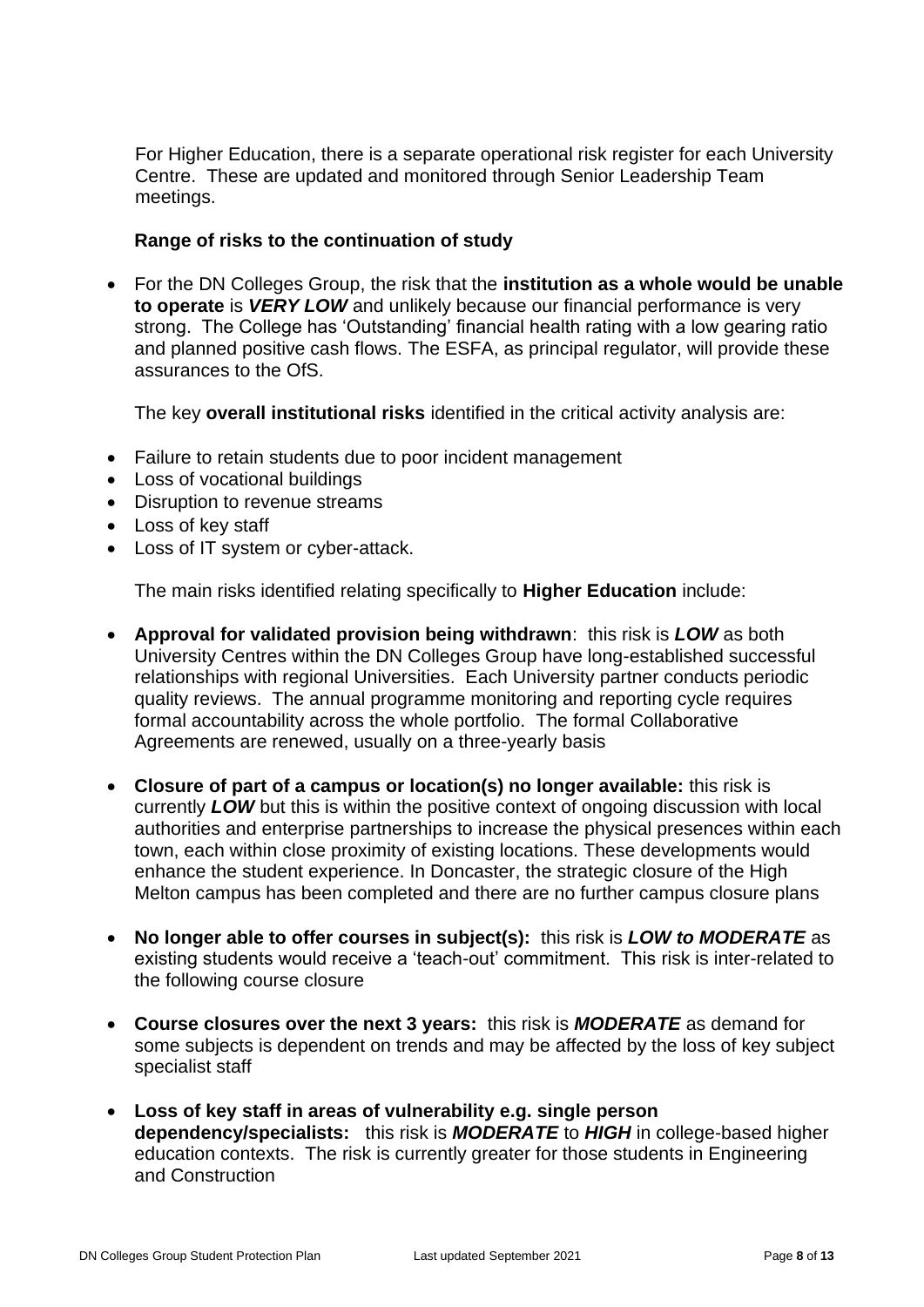- **A change making the mode of study no longer possible** is a *LOW* risk as the College would always seek to fulfil the original commitment to students once enrolled
- **Interruption to IT infrastructure** is *HIGH* as the likelihood of unplanned events and potential threats to cyber security are increasing.

## **2. The measures put in place to mitigate risks considered to be reasonably likely to crystallise**

The College adopts a robust approach towards business security and continuity, with stringent reporting through to the Corporation Board. The Incident Response and Business Continuity Plan has been developed under the advice of insurance specialists. In critical situations, a Business Continuity Team (BCT) with clearly defined roles and responsibilities would invoke the appropriate actions, including emergency procedures. This is designed to ensure the key risks, if realised, would be managed effectively and flexibly to minimise disruption to daily college functions.

## **2.1 Risks which could reasonably crystallise for Higher Education students**

The College would always take a *suspension or closure* decision as a last resort. Any material impact would be mitigated by:

- Communication with current students to provide assurance that they would not be adversely affected by the decision and would be able to complete their studies at the **College**
- Consultation with relevant stakeholders to ensure appropriate equality impact assessments
- Future applicants would be notified in accordance with UCAS deadlines, allowing time for students to source an alternative suitable programme

The College would always maximise the best endeavours to mitigate any impact emerging through the *loss of specialist staff*. The College would:

- Seek to fill gaps as quickly as possible. This may include moving current members of staff with appropriate skills and experience to cover in the short term or recruiting externally
- Use the strong relationships with University partners to agree short term sharing of specialist staff or to recruit from their post graduate resourcing pool
- Draw upon its permanent fractional post-holders to temporarily increase their hours
- Where the institution cannot avoid closing a programme, the policy as outlined in section 3 would apply.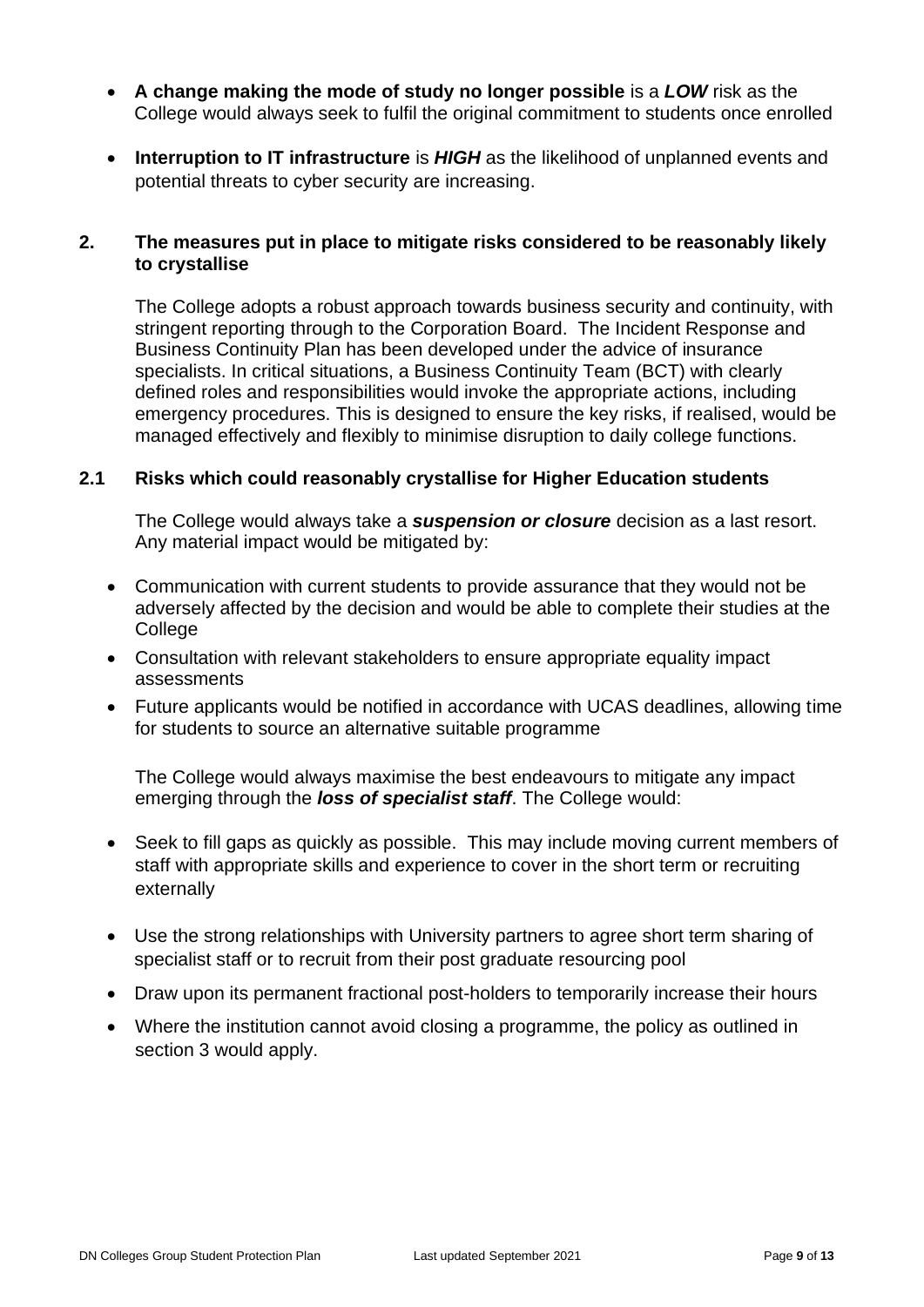The risk of **loss of IT infrastructure** is mitigated through:

• A series of backup and recovery arrangements. JISC conducted an Infrastructure Review for North Lindsey College in August 2017, the report stating: 'The College has an outstanding dual data centre setup which is highly resilient to hardware failure. It is noted that cloud backups and local backups are made.'

*"There is a full Disaster Recovery (DR) environment that could be used to recover core information if needed, this represents outstanding sector best practice…. affords the College an excellent level of resilience."* [JISC 2017]

The College continues to address this significant risk through the emerging DN Colleges Group Digital Strategy. This working group is led by the Chief Operating Officer.

## **2.2 Risks unlikely to crystallise**

Where the College has no option, other than to *close*, it would consider a range of measures to protect the student experience including:

- Where possible, closing in a gradual way allowing current enrolled students to complete their studies
- If the above would not be possible, supporting students to transfer to appropriate programmes at other providers
- (Where appropriate financially) by compensating students who suffer demonstrable, material financial loss suffered as a result of the disruption. This would be highly unlikely
- Merging with another institution to maintain all or part of the current provision.

In circumstances where part or all of the *campus became unsuitable* for student use, the College would consider alternative solutions such as:

- Relocating to a suitable alternative location, including renting spaces within a close proximity and/or installing temporary buildings
- Revising timetabling to allow scheduled teaching to still take place in the College's facilities. This may include student contact sessions extending into longer days or alternative days. The DN Colleges Group has two main campuses and either of these could be utilised for alternative arrangements. Appropriate consultation would normally be conducted with all those affected; appropriate equality impact assessments would also be undertaken
- Delivering programmes using alternative modes such as distance learning or learning blocks. The College would always consider the appropriateness for the students affected.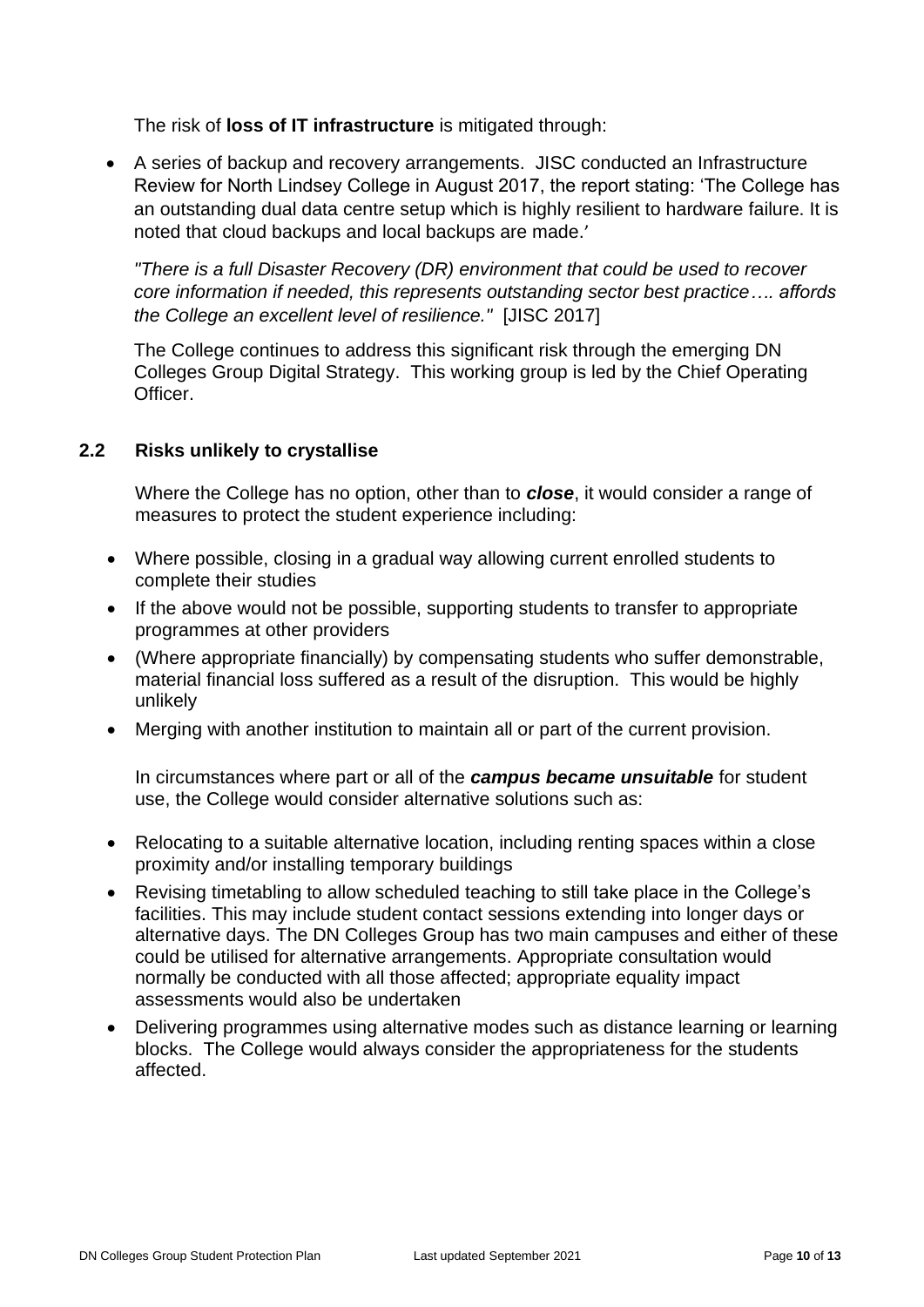#### In the unlikely event of termination and loss or restriction of *University validation/awarding body approval:*

The usual termination period is 12 months. In the unlikely event of termination, the College would:

- Ensure all reasonable steps are taken to minimise the resultant disruption to affected students
- Ensure that, as far as possible, changes are made in a transitional manner.

In the event of the **withdrawal of statutory student finance for 'Student Support' purposes**, the College would take all reasonable steps to minimise the resulting disruption to students by, for example:

- Working with relevant funding bodies to allow enrolled students to complete their year of study
- Where the above is not possible, supporting students to transfer to appropriate programmes at other providers
- Where appropriate, financially compensating students who suffer demonstrable, material financial loss as a result of disruption to their studies
- Working closely with all affected students by providing evidence and references, both orally and in writing, in support of continuation of their studies.
- Where appropriate, merging with another institution to maintain all or part of the current provision

## **3. Information about the policy in place to refund tuition fees and other relevant costs to our students and to provide compensation where necessary in the event that we are no longer able to preserve continuation of study**

The DN Colleges Group Tuition and Examination Fees policy is available at: [www.ucnl.ac.uk](http://www.ucnl.ac.uk/) and www.don.ac.uk

The policy includes the circumstances in which the College would refund tuition fees and other relevant costs.

Refunds for students require the authorisation of the Principal or Director of Finance and would apply where students are in receipt of tuitions fee loan from the Student Loans Company, where students pay their own tuition fees or whose tuition fees are paid by a sponsor.

All of the above would be a **remedy of last resort**. The College would exhaust all measures to preserve continuation of study should any of the risks identified in the Student Protection Plan materialise.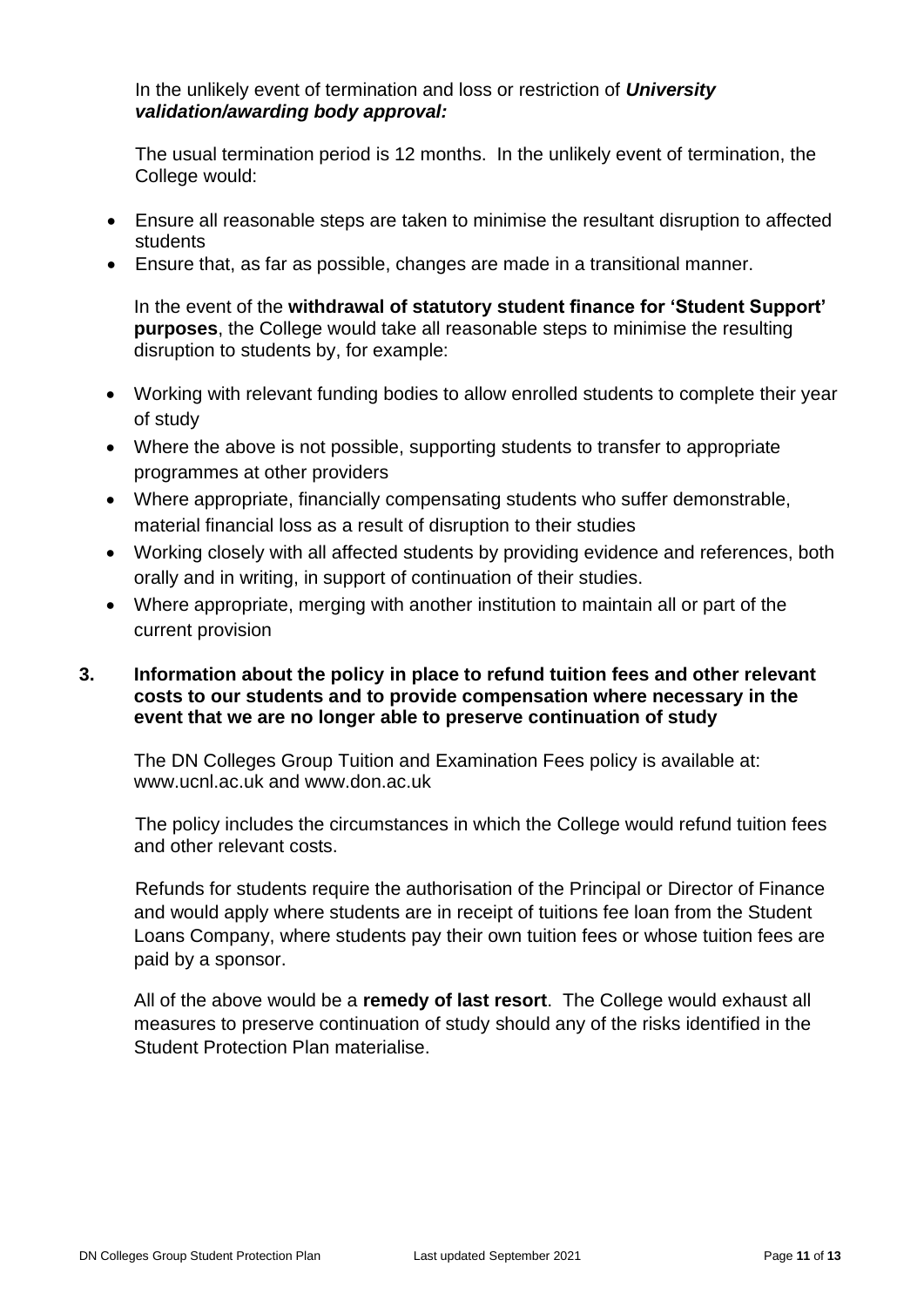The College would adopt a (senior level) case by case basis approach towards any other form of compensation including: the payment of additional travel costs for students affected by a change in the location of their course; commitments to honour student bursaries and compensation for maintenance costs and lost time where it is not possible to preserve continuation of study. Such decisions would be formally approved through Senior Leadership Team and Group Executive Team meetings.

The College has significant cash reserves which would be sufficient to provide refunds and compensation for those students for whom we have identified an increased risk of non-continuation of study.

Furthermore, the College has Professional Liability insurance cover through Zurich Insurance to cover circumstances where the risk might crystallise and the College would no longer be able to preserve continuation of study. The following extract summarises:

*"The insurer will indemnify the insured in respect of all the sums which the insured may become legally liable to pay as damages arising from breach of professional duty by reason of any negligent act, error or omission committed or alleged to have been committed by an employee in providing the Services and for which a claim is first made against the insured and is notified to the insurer during the period of insurance. In addition, the insurer will pay Costs and Expenses*."

#### **4. Information about how we will communicate with students about our Student Protection Plan**

Students were involved in the development of the Programme Changes and Closures policy during 2016-17, through the Lead Student Representatives, student interns and the Student Experience Group. This was in preparation for the formal Quality Review Visit, conducted by the Quality Assurance Agency for Higher Education, conducted against the baseline regulatory requirement relating to student protection measures.

Student engagement mechanisms are firmly established through membership of programme committee meetings, Higher Education Board of Studies, Higher Education quality committees and on the Corporation Board.

The student protection plan has been discussed amongst a group of students, led by the Student Engagement Officers and student interns. The Quality Assurance Coordinators are conducting a series of meetings with current students. It will be reviewed at each University Centre quality assurance committee annually. The College is committed to communicating any changes to students as early as possible, with clear information and options.

In all cases, the College would seek to ensure that all reasonable steps be taken to minimise disruption to the services which would affect students. The Programmes Changes and Closures policy [\(www.ucnl.ac.uk](http://www.ucnl.ac.uk/) and [www.don.ac.uk\)](http://www.don.ac.uk/) covers steps such as: offering students an alternative course; delivering a modified version of the same course; or ensuring assistance for those students affected to transfer to another institution.